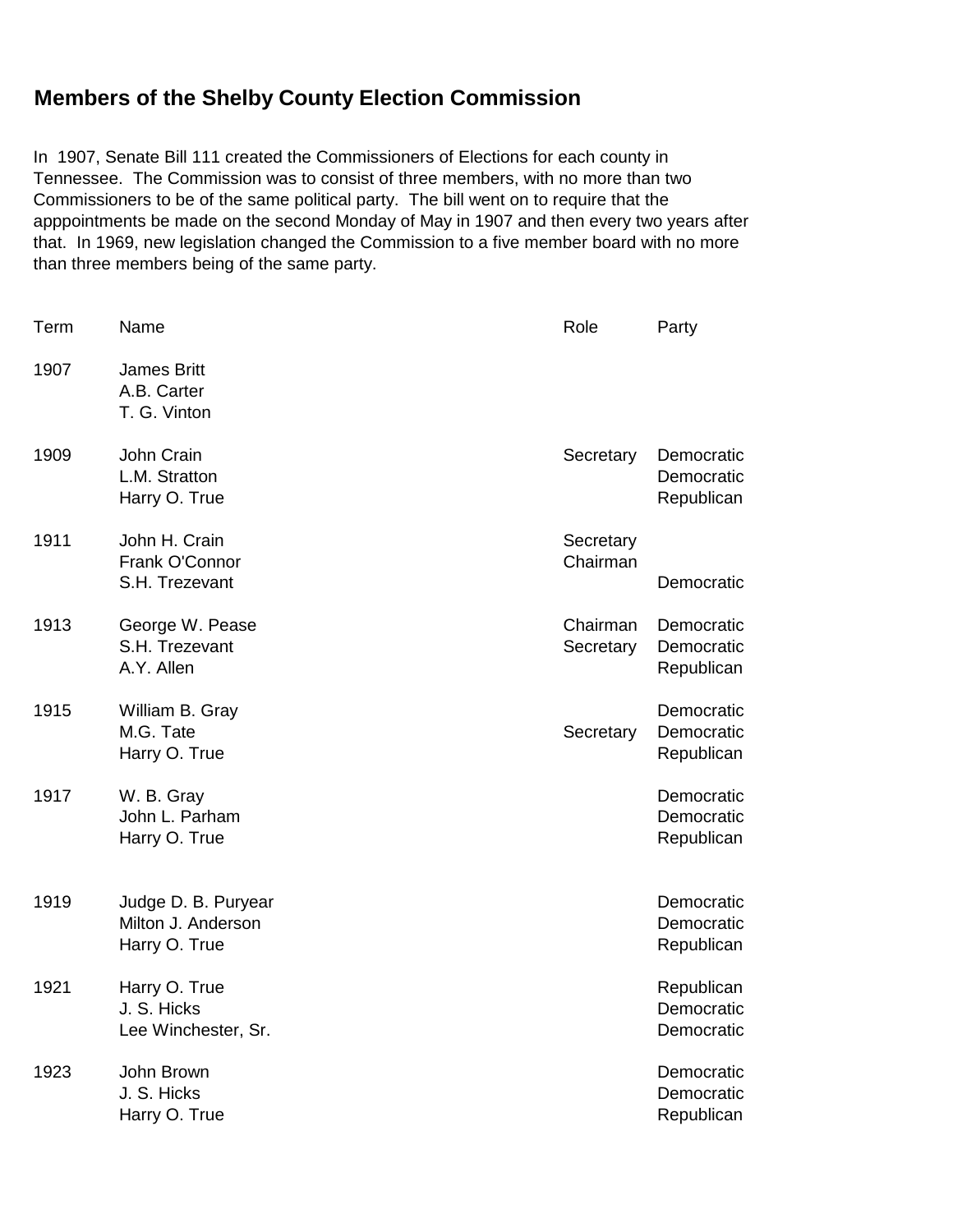| 1925 | John Brown<br><b>Tom Miller</b><br>T. Galen Tate            | Chairman              | Democratic<br>Republican<br>Democratic |
|------|-------------------------------------------------------------|-----------------------|----------------------------------------|
| 1927 | John Brown<br><b>Ross Matthews</b><br>T. Galen Tate         | Chairman              | Democratic<br>Republican<br>Democratic |
| 1929 | <b>Henry Colton</b><br><b>Fred Houston</b><br>T. Galen Tate | Chairman              | Democratic<br>Republican<br>Democratic |
| 1931 | <b>Rembert Moon</b><br>J.H. Townshend<br>Col. Roane Waring  |                       | Democratic<br>Republican<br>Democratic |
| 1933 | W. Lytle McKee<br>Dr. Carroll Morgan<br>Joe Thompson        | Chairman<br>Secretary | Democratic<br>Republican<br>Democratic |
| 1935 | Ross A. Matthews<br>W. Lytle McKee<br>Joe Thompson          | Chairman<br>Secretary | Republican<br>Democratic<br>Democratic |
| 1937 | <b>Ross Matthews</b><br>W. Lytle McKee<br>Joe Thompson      | Chairman<br>Secretary | Republican<br>Democratic<br>Democratic |
| 1938 | David Hanover<br>Samual Johnson<br>T. Galen Tate            | Secretary<br>Chairman | Republican<br>Democratic<br>Democratic |
| 1939 | <b>Ross Matthews</b><br>W. Lytle McKee<br>Joe Thompson      | Chairman<br>Secretary | Republican<br>Democratic<br>Democratic |
| 1941 | W. Lytle McKee<br><b>Ross Matthews</b><br>Joe Thompson      | Chairman<br>Secretary | Democratic<br>Republican<br>Democratic |
| 1943 | W. Lytle McKee<br>C. Arthur Bruce<br>Joe Thompson           | Chairman<br>Secretary | Democratic<br>Republican<br>Democratic |
| 1945 | W. Lytle McKee<br>Joe Thompson<br>C. Arthur Bruce           | Chairman<br>Secretary | Democratic<br>Democratic<br>Republican |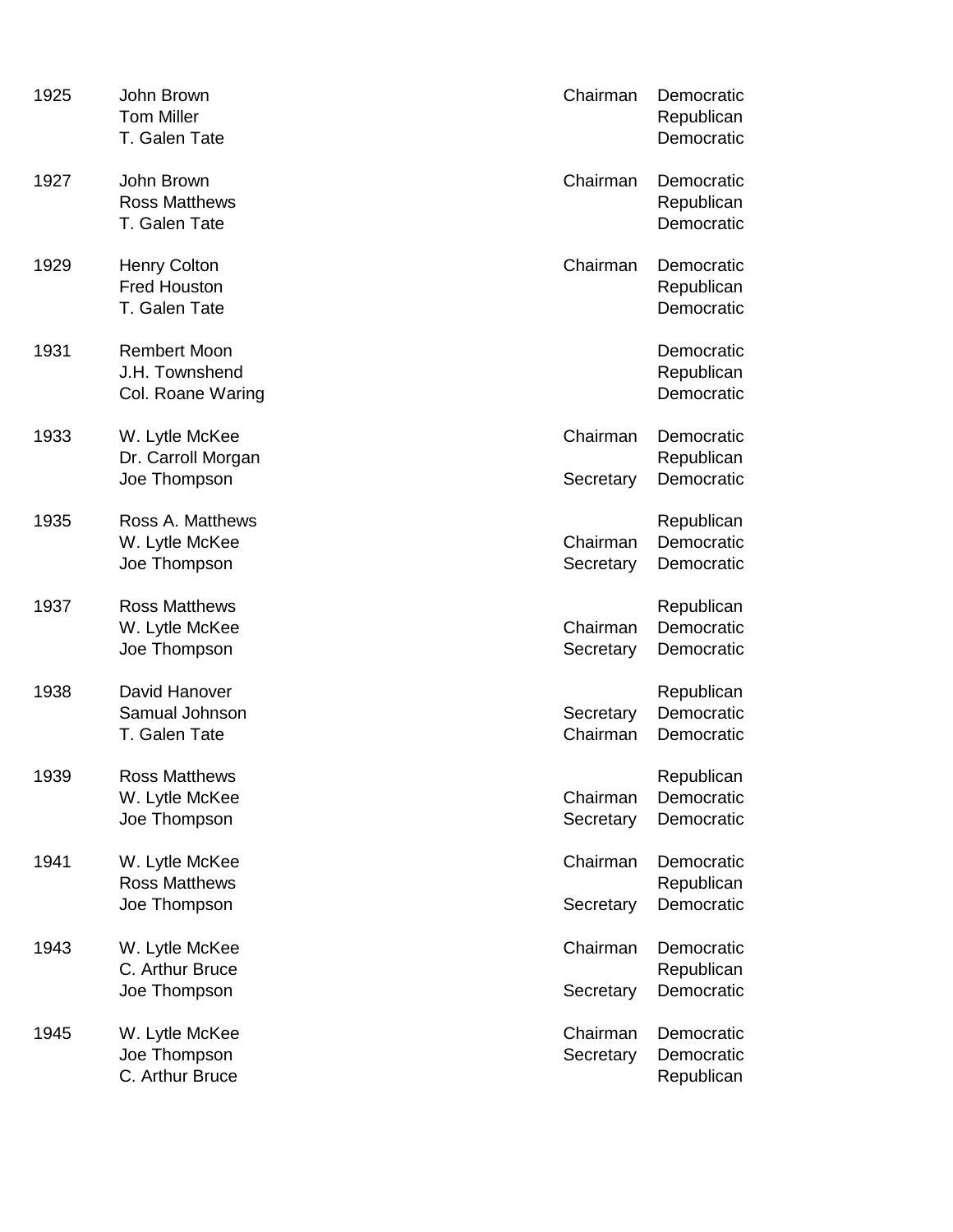| 1947 | W. Lytle McKee (Died 11/9/1948)<br>Joe Thompson (Resigned 6/12/1948)<br>C. Arthur Bruce<br>Lee Winchester (Filled Vacancy of Thompson)<br>Joe Thompson ((Replaced Winchester in Oct 1948)<br>Lewis K. McKee (Filled McKee Vacancy) | Chairman<br>Secretary<br>Secretary | Democratic<br>Democratic<br>Republican<br>Democratic<br>Democratic<br>Democratic |
|------|------------------------------------------------------------------------------------------------------------------------------------------------------------------------------------------------------------------------------------|------------------------------------|----------------------------------------------------------------------------------|
| 1949 | <b>Edmund Orgill</b><br><b>Gilmer Richardson</b><br>Millsaps Fitzhugh                                                                                                                                                              | Chairman                           | Democratic<br>Democratic<br>Republican                                           |
| 1951 | Lester Brenner<br>Mason Ezzell (Resigned in 1952)<br><b>Gilmer Richardson</b><br>Ernest Schumacher (Replaced Ezzell)                                                                                                               | Secretary<br>Chairman<br>Secretary | Republican<br>Democratic<br>Democratic<br>Democratic                             |
| 1953 | Lester Brenner<br>H. Price Curd<br>Lee Winchester, Sr.                                                                                                                                                                             | Secretary<br>Chairman              | Republican<br>Democratic<br>Democratic                                           |
| 1955 | William M. Barr<br>Millsaps Fitzhugh<br><b>Edmund Orgill</b>                                                                                                                                                                       | Chairman                           | Democratic<br>Republican<br>Democratic                                           |
| 1957 | Lester Brenner<br><b>Mason Ezzell</b><br><b>Gilmer Richardson</b>                                                                                                                                                                  | Chairman                           | Repulbican<br>Democratic<br>Democratic                                           |
| 1959 | Lester Brenner<br>S. Nelson Castle<br>G.B. "Pat" Joyner                                                                                                                                                                            | Chairman                           | Republican<br>Democratic<br>Democratic                                           |
| 1961 | Lester Brenner<br>S. Nelson Castle<br>G.B. "Pat" Joyner                                                                                                                                                                            |                                    | Republican<br>Democratic<br>Democratic                                           |
| 1963 | Lester Brenner (Resigned by 1964)<br>S. Nelson Castle (Resigned by 1964)<br>G.B. "Pat" Joyner<br>Jerred Blanchard (Replaced Brenner)<br>Joe M. Forbis (Replaced Castle)                                                            | Secretary<br>Chairman<br>Chairman  | Republican<br>Democratic<br>Democratic<br>Republican<br>Democratic               |
| 1965 | G.B. "Pat" Joyner<br>Joe M. Forbis<br>Alexander Dann                                                                                                                                                                               | Secretary<br>Chairman              | Democratic<br>Democratic<br>Republican                                           |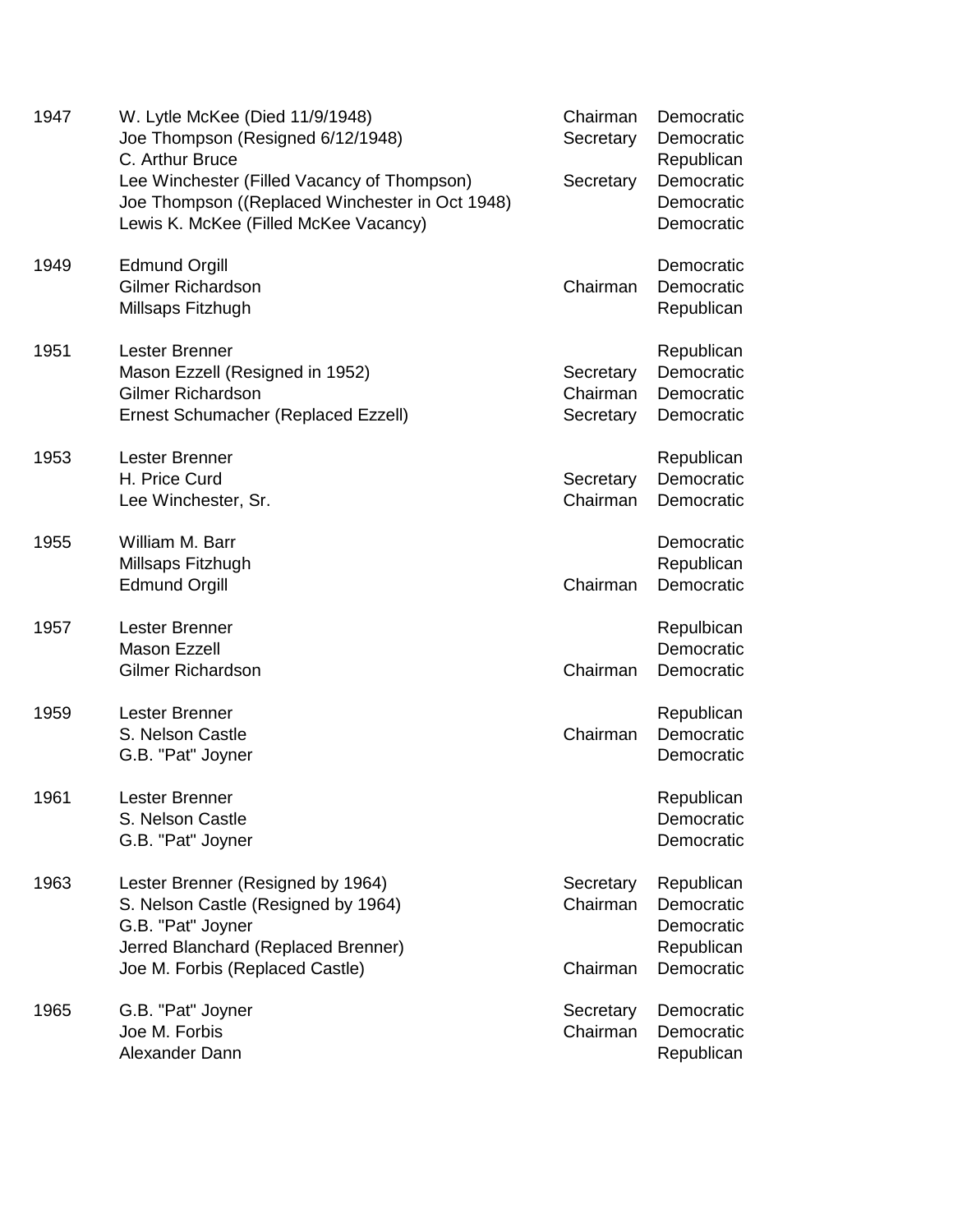| 1967 | John M. Forbis<br>G.B. "Pat" Joyner<br>Alexander Dann                                                                            | Chairman<br>Secretary | Democratic<br>Democratic<br>Republican                             |
|------|----------------------------------------------------------------------------------------------------------------------------------|-----------------------|--------------------------------------------------------------------|
| 1969 | John Ford Canale<br>Alexander Dann<br>James Harpster<br>G.B. "Pat" Joyner                                                        | Secretary<br>Chairman | Democratic<br>Republican<br>Republican<br>Democratic               |
|      | Jack Morris, III                                                                                                                 |                       | Democratic                                                         |
| 1971 | John Ford Canale<br>Everett B. Gibson<br>Thomas R. James<br>G.B. "Pat" Joyner<br>Betty (Mrs. Clyde R.) Smith                     | Chairman              | Democratic<br>Republican<br>Republican<br>Democratic<br>Republican |
| 1973 | Leah (Mrs. A. Carl) Abbott<br>G.B. "Pat" Joyner<br>William V. Lawson, Jr.<br>Jack H. Morris, III<br>Ann (Mrs. W.K. "Tag") Weldon | Chairman              | Republican<br>Democratic<br>Republican<br>Democratic<br>Republican |
| 1975 | Everett B. Gibson<br>G.B. "Pat" Joyner<br>Jack H. Morris, III<br><b>Betty Smith</b><br>Ann (Mrs. W.K. "Tag") Weldon              | Secretary<br>Chairman | Republican<br>Democratic<br>Democratic<br>Republican<br>Republican |
| 1977 | Thomas B. Avery<br>Kathryn Bowers<br><b>Carl Moore</b><br><b>Reverend James Smith</b><br>Ann (Mrs. W.K. "Tag") Weldon            |                       | Republican<br>Democratic<br>Democratic<br>Democratic<br>Republican |
| 1979 | Thomas B. Avery<br><b>Carl Moore</b><br>O.C. Pleasant, Jr.<br><b>Reverend James Smith</b><br>Ann (Mrs. W.K. "Tag") Weldon        | Chairman              | Republican<br>Democratic<br>Democratic<br>Democratic<br>Republican |
| 1981 | Thomas B. Avery<br><b>Carl Moore</b><br>O.C. Pleasant, Jr.<br><b>Reverend James Smith</b><br>Ann (Mrs. W.K. "Tag") Weldon        | Chairman              | Republican<br>Democratic<br>Democratic<br>Democratic<br>Republican |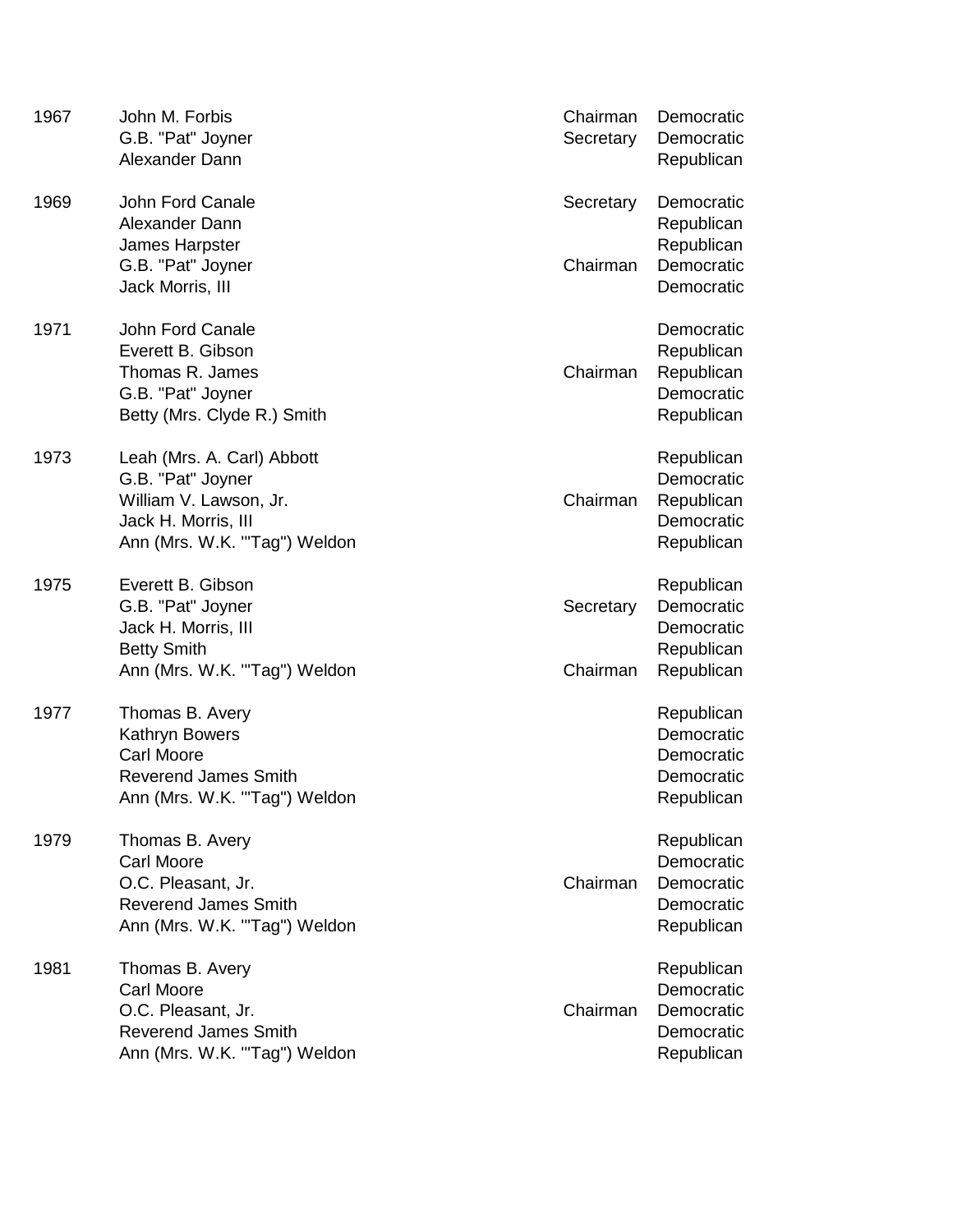| 1983 | <b>Gerald Gaia</b><br><b>Carl Moore</b><br>O.C. Pleasant, Jr.<br><b>Reverend James Smith</b><br>Ann (Mrs. W.K. "Tag") Weldon  | Chairman              | Republican<br>Democratic<br>Democratic<br>Democratic<br>Republican |
|------|-------------------------------------------------------------------------------------------------------------------------------|-----------------------|--------------------------------------------------------------------|
| 1985 | <b>Gerald Gaia</b><br><b>Carl Moore</b><br>O.C. Pleasant, Jr.<br><b>Reverend James Smith</b><br>Ann (Mrs. W.K. "Tag") Weldon  | Chairman              | Republican<br>Democratic<br>Democratic<br>Democratic<br>Republican |
| 1987 | <b>Gerald Gaia</b><br>O.C. Pleasant, Jr.<br><b>Reverend James Smith</b><br><b>Myra Stiles</b><br>Ann (Mrs. W.K. "Tag") Weldon | Chairman<br>Secretary | Republican<br>Democratic<br>Democratic<br>Democratic<br>Republican |
| 1989 | <b>Gerald Gaia</b><br>O.C. Pleasant, Jr.<br><b>Reverend James Smith</b><br><b>Myra Stiles</b><br>Ann (Mrs. W.K. "Tag") Weldon | Chairman              | Republican<br>Democratic<br>Democratic<br>Democratic<br>Republican |
| 1991 | <b>Gerald Gaia</b><br>O.C. Pleasant, Jr.<br>U.A. Moore<br><b>Reverend James Smith</b><br><b>Myra Stiles</b>                   | Chairman              | Republican<br>Democratic<br>Republican<br>Democratic<br>Democratic |
| 1993 | <b>Gregory Duckett</b><br>David Lillard<br>U.A. Moore<br>O.C. Pleasant, Jr.<br><b>Myra Stiles</b>                             | Secretary<br>Chairman | Democratic<br>Republican<br>Republican<br>Democratic<br>Democratic |
| 1995 | <b>Gregory Duckett</b><br>Anthony King<br>David Lillard<br>O.C. Pleasant, Jr.<br><b>Myra Stiles</b>                           | Secretary<br>Chairman | Democratic<br>Republican<br>Republican<br>Democratic<br>Democratic |
| 1997 | <b>Yvonne Acey</b><br><b>Richard Holden</b><br>David Lillard<br>O.C. Pleasant, Jr.<br><b>Myra Stiles</b>                      | Secretary<br>Chairman | Democratic<br>Republican<br>Republican<br>Democratic<br>Democratic |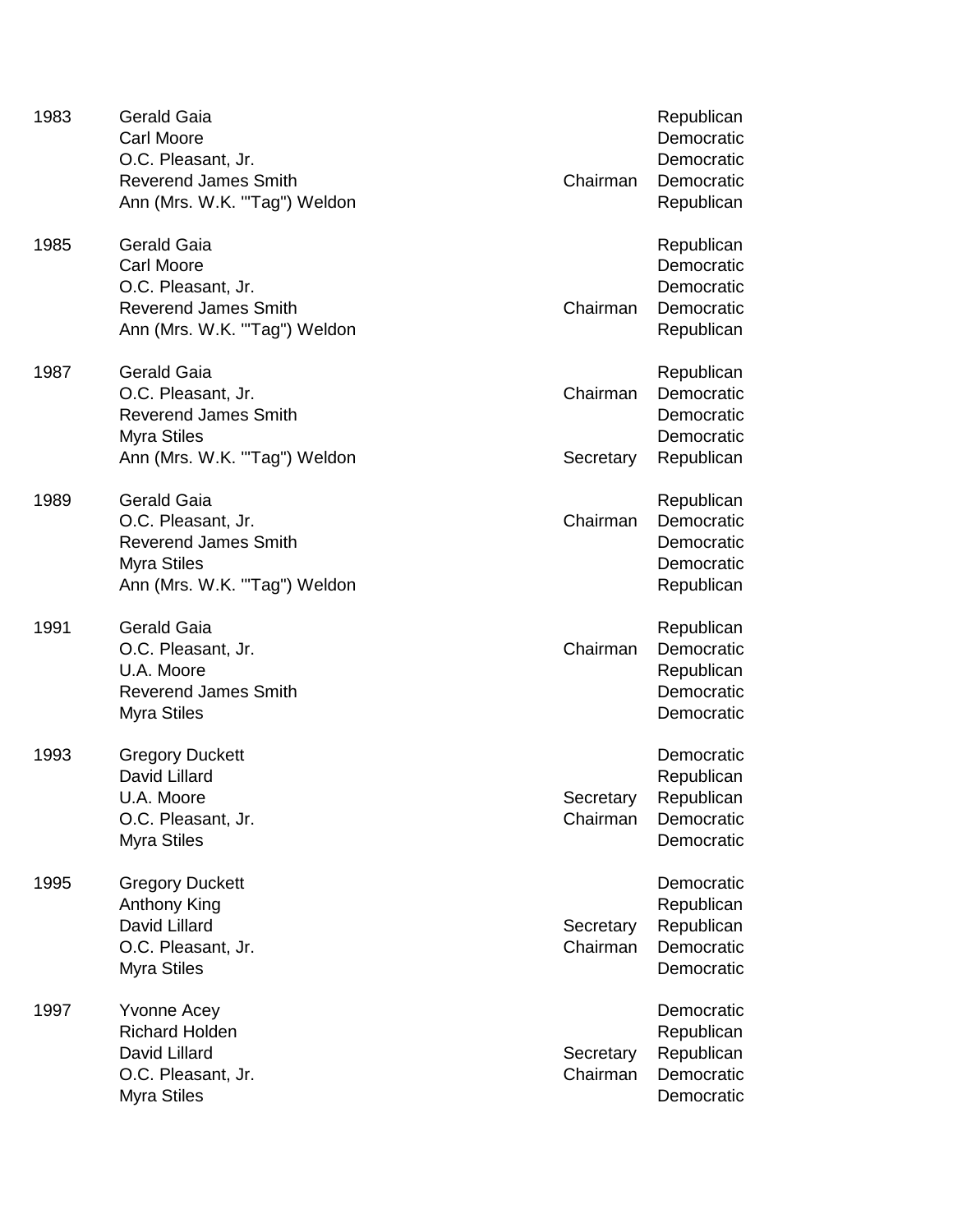| 1999 | <b>Yvonne Acey</b><br><b>Gregory Duckett</b><br><b>Richard Holden</b><br>David Lillard<br>O.C. Pleasant, Jr.                                                                                                                  | Secretary<br>Chairman | Democratic<br>Democratic<br>Republican<br>Republican<br>Democratic                             |
|------|-------------------------------------------------------------------------------------------------------------------------------------------------------------------------------------------------------------------------------|-----------------------|------------------------------------------------------------------------------------------------|
| 2001 | <b>Gregory Duckett</b><br><b>Richard Holden</b><br>David Lillard<br>O.C. Pleasant, Jr.<br><b>Myra Stiles</b>                                                                                                                  | Secretary<br>Chairman | Democratic<br>Republican<br>Republican<br>Democratic<br>Democratic                             |
| 2003 | <b>Gregory Duckett</b><br>Nancye E. Hines<br><b>Richard Holden</b><br>O.C. Pleasant, Jr.<br>Maura Black Sullivan                                                                                                              | Chairman<br>Secretary | Democratic<br>Republican<br>Republican<br>Democratic<br>Democratic                             |
| 2005 | <b>Gregory Duckett</b><br>Nancye E. Hines<br><b>Richard Holden</b><br>O.C. Pleasant, Jr.<br>Maura Black Sullivan                                                                                                              | Chairman<br>Secretary | Democratic<br>Republican<br>Republican<br>Democratic<br>Democratic                             |
| 2007 | Nancye E. Hines<br><b>Richard Holden</b><br>O.C. Pleasant, Jr.<br><b>Myra Stiles</b><br>Shep Wilbun, Jr.                                                                                                                      | Secretary<br>Chairman | Republican<br>Republican<br>Democratic<br>Democratic<br>Democratic                             |
| 2009 | <b>Bill Giannini</b><br>Richard Holden - Resigned May, 2009<br><b>Brian Stephens</b><br><b>Myra Stiles</b><br>Shep Wilbun, Jr. - Resigned Nov, 2009<br>Robert Meyers (Replaced Holden)<br>James H. Johnson (Replaced Wilburn) | Chairman<br>Secretary | Republican<br>Republican<br>Republican<br>Democratic<br>Democratic<br>Republican<br>Democratic |
| 2011 | Norma Lester<br><b>Robert Meyers</b><br>George Monger, III<br>Dee Nollner<br><b>Steve Stamson</b>                                                                                                                             | Secretary<br>Chairman | Democratic<br>Republican<br>Democratic<br>Republican<br>Republican                             |
| 2013 | Norma Lester<br><b>Robert Meyers</b><br>Dee Nollner<br><b>Steve Stamson</b><br><b>Anthony Tate</b>                                                                                                                            | Secretary<br>Chairman | Democratic<br>Republican<br>Republican<br>Republican<br>Democratic                             |